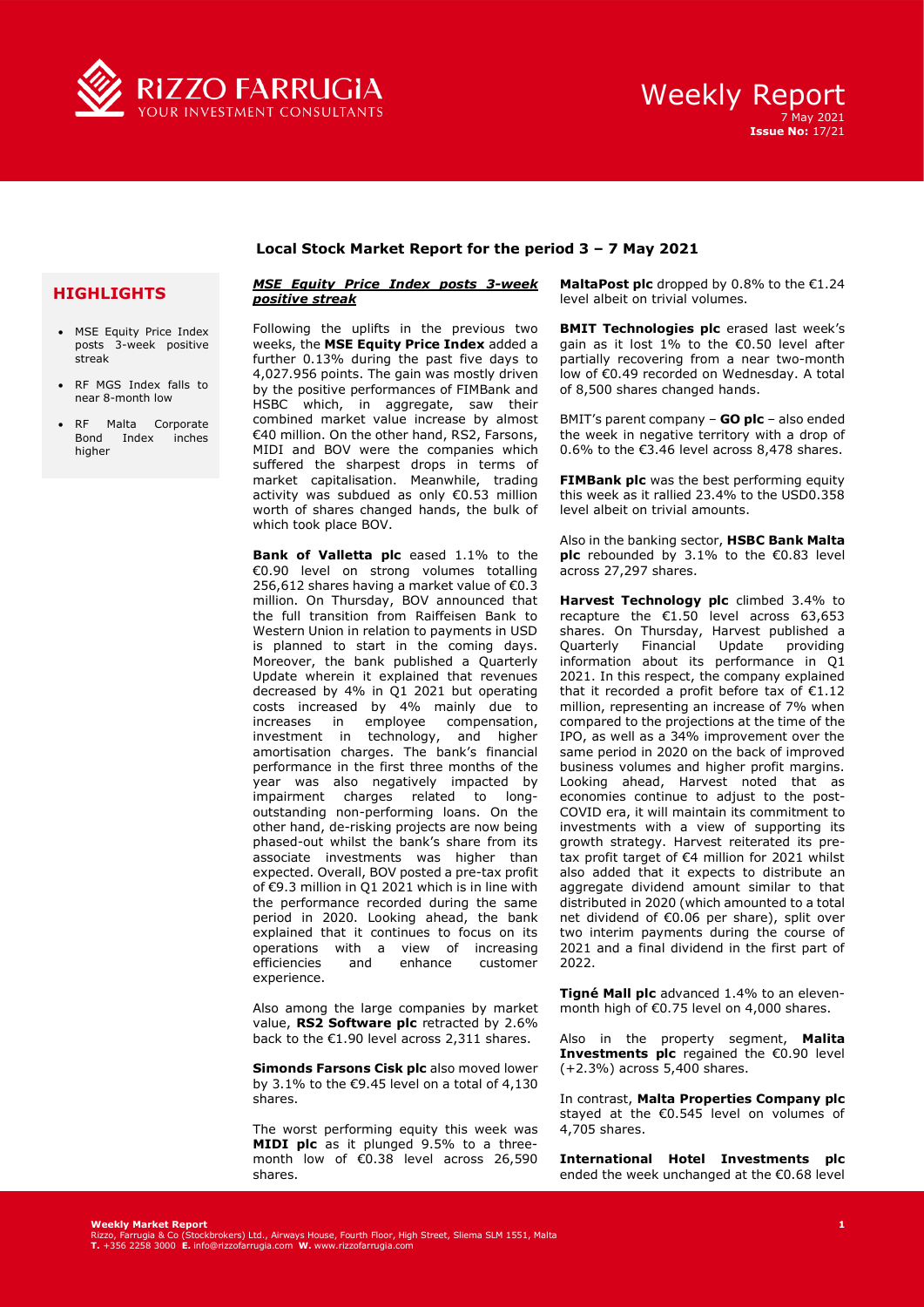

## Weekly Report 7 May 2021 **Issue No:** 17/21

across 4,460 shares. On Wednesday, IHI announced that it signed an agreement with the private investment firm Reuben Brothers to manage and operate 'The Surrey Corinthia Hotel' in New York. The property, which was acquired by the Reuben Brothers in 2020 reportedly for a total consideration of USD150 million, is currently undergoing an extensive transformation and is expected to reopen in early 2023. This development marks Corinthia Group's penetration in the US and is also the second collaboration with Reuben Brothers following the agreement concluded in October 2019 for a new Corinthia Hotel in Rome.

**Malta International Airport plc** held on to the €6.20 level after failing to hold on to an intra-week high of €6.30 recorded on Wednesday. A total of 13,370 shares changed hands. On Tuesday, MIA published the April 2021 traffic results showing a 94% drop in passenger traffic. The airport operator also made reference to the recent update by the Airports Council International Europe which is now predicting full recovery to 2019 passenger volumes by 2025. Elsewhere, in another development, three separate airlines, namely Cyprus Airways, Air France and Aeroflot have all announced their intentions to start services to Malta in the summer. Twiceweekly flights are expected to be serviced between Malta and Larnaca, Paris and Moscow respectively.

A single deal of just 1,005 shares left the equity of **Lombard Bank Malta plc** at the €2.00 level.

On Wednesday, **LifeStar Holding plc**  announced that it received regulatory approval in relation to the Initial Public Offering ('IPO') of its life insurance subsidiary **LifeStar Insurance plc**. As a result, LifeStar Holding will be offering for sale just over 18.5 million shares in LifeStar Insurance at an offer price of €0.54 per share. Moreover, LifeStar Holding will be offering 6.57 million shares that it holds in LifeStar Insurance to its shareholders in exchange for their ordinary shares in LifeStar Holding, at an exchange ratio of 1:1. LifeStar Holding explained that the net proceeds from the IPO will be primarily used to redeem the €10 million 5% unsecured bonds maturing on 2 June 2021. Any amounts raised in excess of the €10 million earmarked for the bond redemption will be used for general corporate funding purposes.

Consequently, on Friday **LifeStar Insurance plc** published a Prospectus in relation to the issuance of €10 million 4% unsecured subordinated bonds maturing between 2026 and 2031 which are also subject to an overallotment option of €3 million in the event of over-subscription. The net proceeds from the bond issue are earmarked for: (i) the purpose of strengthening the capital base and the Solvency Capital Requirement ('SCR') ratio of the company to support its future growth; and (ii) for general corporate purposes. Under the<br>qeneral corporate purposes. LifeStar general corporate purposes, LifeStar Insurance will be providing a credit facility to LifeStar Holding plc of up to €13 million under a 'Credit Facility Agreement' dated 5 May 2021. The credit facility provided by LifeStar Insurance to LifeStar Holding will be used for the following purposes and in the following order of priority: (i) funding the redemption of the 5% unsecured LifeStar Holding plc bonds 2021 (in the event of a shortfall in the net proceeds raised by LifeStar Holding plc from the IPO of LifeStar Insurance); and (ii) in the event that the 5% unsecured LifeStar Holding plc bonds are redeemed in full, to repay a €3 million BOV MDB Covid-19 Assist Loan.

### *RF MGS Index falls to near 8-month low*

The **RF MGS Index** fell for the second week in succession as it eased by 0.09% to a near eight-month low of 1,107.316 points. Similarly, Euro Sovereign Bond yields ended the week relatively unchanged after reaching multi-month highs in the prior week.

This week, the European Central Bank published its latest economic bulletin which provided an update on the latest economic and monetary developments. The report explained that while the recovery in global demand and the sizeable fiscal stimulus are supporting global and euro area activity, the near-term economic outlook remains clouded by uncertainty about the resurgence of the pandemic and the roll-out of vaccination campaigns. Looking ahead, the ECB noted that progress with vaccination campaigns and the envisaged gradual relaxation of<br>containment measures reinforce the containment measures expectation of a firm rebound in economic activity in the second half of 2021. Moreover, the report also noted that the preservation of favourable financing conditions over the pandemic period remains essential to reduce uncertainty and bolster confidence, thereby<br>underpinning economic activity and underpinning economic activity and safeguarding medium-term price stability.

Meanwhile in the US, on Tuesday Treasury Secretary Janey Yellen conceded that interest rates may have to rise to keep a lid on the burgeoning economic growth brought on in part by trillions in stimulus spending. However, later in the day, she tempered her comments somewhat on the need for higher rates, saying she respects the Federal Reserve's independence and was not trying to influence decision-making.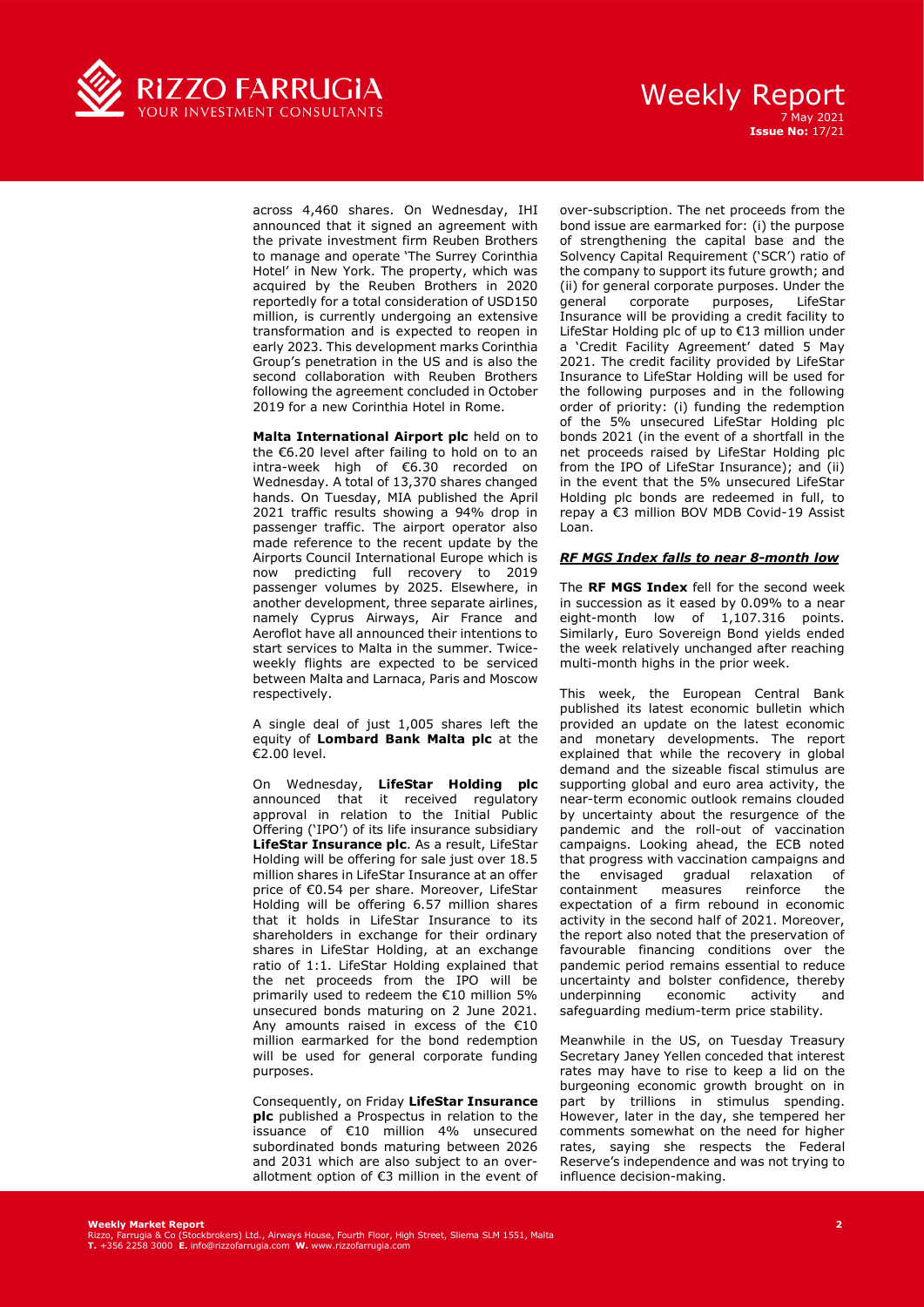

## Weekly Report 7 May 2021 **Issue No:** 17/21

On Thursday, in its semi-annual Financial Stability Report, the Federal Reserve warned that rising asset prices in the stock market and elsewhere are posing increasing threats to the financial system. The central bank said that while the system overall has remained largely stable even through the Covid-19 pandemic, future risks are rising, in particular should the aggressive run on stocks tail off. The report stated that "high asset prices in part reflect the continued low level of Treasury yields. However, valuations for some assets are elevated relative to historical norms even when using measures that account for Treasury yields … In this setting, asset prices may be vulnerable to significant declines should risk appetite fall."

From an economic data perspective, Friday's jobs report revealed that nonfarm payrolls increased by much less than expected (+266,000 jobs) whilst the unemployment rate rose to 6.1% amid an escalating shortage of available workers. Furthermore, March's nonfarm payroll numbers which were originally estimated at 916,000 were revised lower to 770,000.

### *RF Malta Corporate Bond Index inches higher*

The **RF Malta Corporate Bond Index** edged 0.04% higher to 1,047.427 points as trading activity improved markedly this week to €2.3 million from €1.2 million last week. This week's most actively traded bond was the **3.25% APS Bank plc 2025/30** bonds with €0.25 million (nominal) changing hands across two trades, as the bond price climbed by 45 basis points to 103.75%.

Some other notable price movements this week included the declines in the **5.00% Dizz Finance plc 2026** bonds, which lost 350 basis points to 96.50% across 16 trades totalling €70,000 (nominal), and the **3.75% Tumas Investments plc 2027** bonds which shed 229 basis points to 101.21% across three trades totalling €50,000 (nominal). Meanwhile, this week's best performing corporate bond was the **6.00% IHI plc 2024**  bonds which added 240 basis points to 104.50% across two trades totalling €13,700 (nominal).

On Tuesday, **Best Deal Properties Holding plc** announced that during the month of April it purchased a total of €98,000 of its 4.25% 2024 secured bonds. All bonds purchased by the company are being cancelled and will not be re-issued or re-sold.

In a similar announcement, on Wednesday **Pendergardens Developments plc** announced that it has completed the

repurchase of €41,000 worth of the 6% 2022 secured bonds. All bonds purchased by the company are being cancelled and will not be re-issued or re-sold.

On Thursday, **[AX Group plc](https://eur03.safelinks.protection.outlook.com/?url=https%3A%2F%2Frizzofarrugia.com%2Fmalta-market-news%2F2021%2Fplanning-permit-for-verdala-project-axg2103%2F&data=04%7C01%7Cjosef.cutajar%40rizzofarrugia.com%7C91f64b2bc73d4cafe36e08d91168918f%7C98a5f2e4a80c40c2826cff5a75062f36%7C0%7C0%7C637559963083349398%7CUnknown%7CTWFpbGZsb3d8eyJWIjoiMC4wLjAwMDAiLCJQIjoiV2luMzIiLCJBTiI6Ik1haWwiLCJXVCI6Mn0%3D%7C1000&sdata=ipBWzKTt8mmU%2B49xTwI%2FiyhCZ%2BD5xWbITW%2FOty3xtWw%3D&reserved=0)** announced that the Planning Authority approved the development permit in relation to the Verdala Hotel & Terraces project. This development will be spread over six floors above highest street level and two levels below, and will include serviced residential units and luxury apartments earmarked for sale, retail spaces, a boutique hotel with ancillary facilities, as well as car parking facilities accommodating 176 motor vehicles. The project is estimated to cost around €50 million. Moreover, the boutique hotel and serviced apartments are projected to commence operations in 2024 whilst the development of the luxury apartments is projected to be completed in 2025.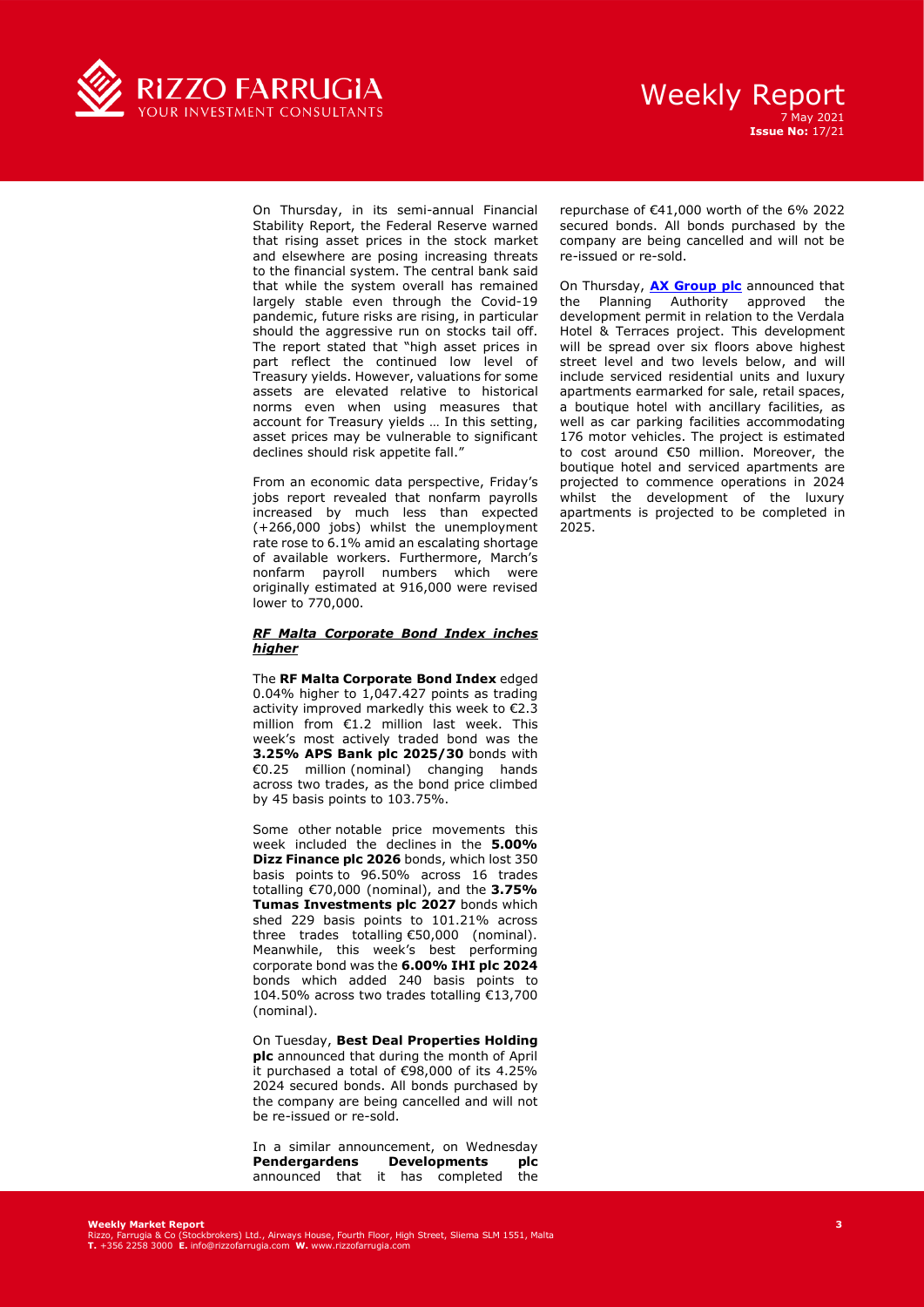

7 May 2021

## **ANNOUNCEMENTS**

| 3 May 2021 | LifeStar Holding plc - N ew Bond Issue                                        |
|------------|-------------------------------------------------------------------------------|
| 4 May 2021 | <u> Malta International Airport plc - A pril Traffic Results</u>              |
| 5 May 2021 | <u> International Hotel Investments plc – New Corinthia Hotel in New York</u> |
| 5 May 2021 | LifeStar Holding plc - IPO & Exchange Offer Prospectus                        |
| 6 May 2021 | <b>Bank of Valletta plc - USD Correspondent Bank</b>                          |
| 6 May 2021 | Harvest Technology plc - Quarterly Financial Update                           |
| 6 May 2021 | AX Group plc - Planning Permit for Verdala Project                            |
| 6 May 2021 | <b>Bank of Valletta plc - Interim Directors' Statement</b>                    |
| 7 May 2021 | <b>LifeStar Insurance plc - Details of New Bond Issue</b>                     |

## **FINANCIAL ARTICLES**

|                      | The need for quarterly updates                                                                                                        |
|----------------------|---------------------------------------------------------------------------------------------------------------------------------------|
| Article 693 / Weekly | An article by Edward Rizzo commenting on the importance of more regular communication flow<br>by issuers on the Malta Stock Exchange. |

## **UPCOMING EVENTS**

| 10 May 2021 | <b>Mapfre Middlesea plc</b> - Dividend Cut-Off Date                                                                                                              |
|-------------|------------------------------------------------------------------------------------------------------------------------------------------------------------------|
| 11 May 2021 | <b>Malita Investments plc</b> - Annual General Meeting                                                                                                           |
| 12 May 2021 | <b>Trident Estates plc</b> - Full-Year Results                                                                                                                   |
| 18 May 2021 | <b>Malita Investments plc</b> - Dividend Payment Date                                                                                                            |
| 20 May 2021 | <b>Bank of Valletta plc</b> - Annual General Meeting<br><b>Plaza Centres plc</b> - Dividend Cut-Off Date                                                         |
| 24 May 2021 | <b>Grand Harbour Marina plc</b> - Annual General Meeting                                                                                                         |
| 25 May 2021 | <b>Mapfre Middlesea plc</b> - Dividend Payment Date                                                                                                              |
| 26 May 2021 | <b>Main Street Complex plc</b> - Annual General Meeting<br><b>BMIT Technologies plc</b> - Annual General Meeting<br>Simonds Farsons Cisk plc - Full-Year Results |
| 27 May 2021 | <b>GO plc</b> - Annual General Meeting                                                                                                                           |
| 28 May 2021 | <b>Lombard Bank Malta plc</b> - Annual General Meeting<br><b>BMIT Technologies plc</b> - Dividend Payment Date                                                   |
| 31 May 2021 | <b>GO plc</b> - Dividend Payment Date                                                                                                                            |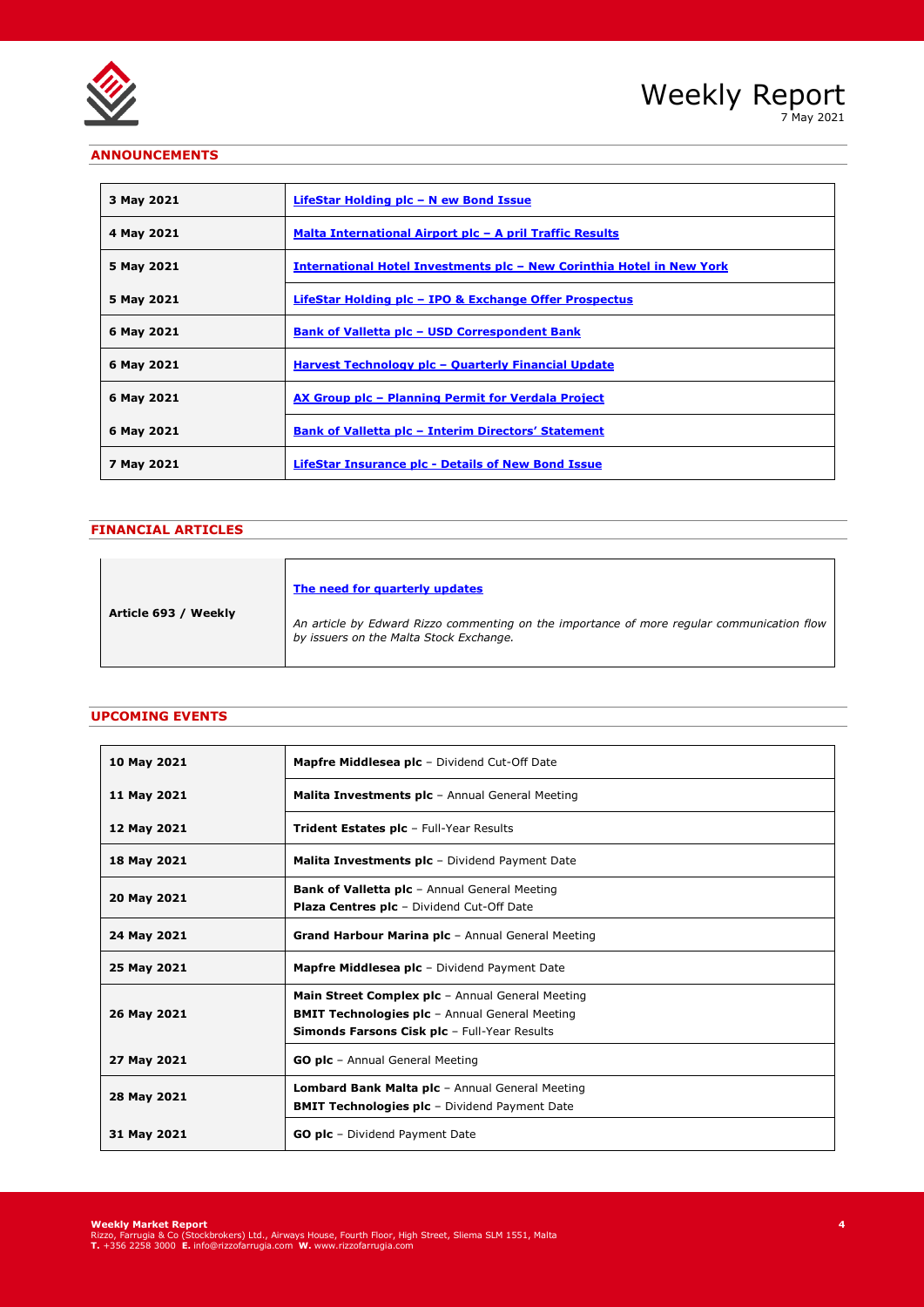**EQUITY MARKET**

## Weekly Report

7 May 2021

|                              | No. of<br>shares<br>traded | <b>Market</b><br>Value<br>$(\epsilon)$ | No of<br><b>Deals</b> | <b>Closing</b><br>Price<br>(C)<br>07.05.2021 | Closina<br><b>Price</b><br>(C)<br>30.04.2021 | Change<br>in<br>Closing<br>Price<br>(%) | Last<br><b>Trade</b><br><b>Date</b> |
|------------------------------|----------------------------|----------------------------------------|-----------------------|----------------------------------------------|----------------------------------------------|-----------------------------------------|-------------------------------------|
| <b>OFFICIAL LIST</b>         |                            |                                        |                       |                                              |                                              |                                         |                                     |
| Bank of Valletta plc         | 256,612                    | 229,036                                | 34                    | 0.900                                        | 0.910                                        | $-1.10%$                                | (07.05)                             |
| <b>HSBC Bank Malta plc</b>   | 27,297                     | 22,336                                 | 10                    | 0.830                                        | 0.805                                        | 3.11%                                   | (07.05)                             |
| Malta Int. Airport plc       | 13,370                     | 83,492                                 | 16                    | 6.200                                        | 6.200                                        | N/C                                     | (06.05)                             |
| Int. Hotel Inv. Plc          | 4,460                      | 2,888                                  | 3                     | 0.680                                        | 0.680                                        | N/C                                     | (06.05)                             |
| GO plc                       | 8,478                      | 29,857                                 | 8                     | 3.460                                        | 3.480                                        | $-0.57%$                                | (07.05)                             |
| RS2 Software plc             | 2,311                      | 4,270                                  | 4                     | 1.900                                        | 1.950                                        | $-2.56%$                                | (04.05)                             |
| FIMBank plc (USD)            | 1,001                      | 298                                    | 2                     | 0.358                                        | 0.290                                        | 23.45%                                  | (06.05)                             |
| Simonds Farsons Cisk plc     | 4,130                      | 39,214                                 | 5                     | 9.450                                        | 9.750                                        | $-3.08%$                                | (07.05)                             |
| Mapfre Middlesea plc         |                            |                                        |                       | 2.380                                        | 2.380                                        |                                         | (22.04)                             |
| PG plc                       |                            |                                        |                       | 2.500                                        | 2.500                                        |                                         | (28.04)                             |
| Malita Investments plc       | 5,400                      | 4,852                                  | 2                     | 0.900                                        | 0.880                                        | 2.27%                                   | (07.05)                             |
| <b>BMIT Technologies plc</b> | 8,500                      | 4,238                                  | 3                     | 0.500                                        | 0.505                                        | $-0.99%$                                | (07.05)                             |
| Lombard Bank Malta plc       | 1,005                      | 2,010                                  | $\mathbf{1}$          | 2.000                                        | 2.000                                        | N/C                                     | (07.05)                             |
| Medserv plc                  |                            |                                        |                       | 0.830                                        | 0.830                                        |                                         | (23.04)                             |
| MaltaPost plc                | 453                        | 562                                    | $\mathbf{1}$          | 1.240                                        | 1.250                                        | $-0.80%$                                | (04.05)                             |
| MIDI plc                     | 26,590                     | 10,204                                 | 2                     | 0.380                                        | 0.420                                        | $-9.52%$                                | (05.05)                             |
| Tigné Mall plc               | 4,000                      | 2,990                                  | $\overline{2}$        | 0.750                                        | 0.740                                        | 1.35%                                   | (03.05)                             |
| Malta Properties Company plc | 4,705                      | 2,558                                  | 3                     | 0.545                                        | 0.545                                        | N/C                                     | (05.05)                             |
| Plaza Centres plc            |                            |                                        |                       | 0.880                                        | 0.880                                        |                                         | (30.04)                             |
| Harvest Technology plc       | 63,653                     | 93,464                                 | 11                    | 1.500                                        | 1.450                                        | 3.45%                                   | (07.05)                             |
| Grand Harbour Marina plc     |                            |                                        |                       | 0.660                                        | 0.660                                        |                                         | (11.03)                             |
| Main Street Complex plc      |                            |                                        |                       | 0.498                                        | 0.498                                        |                                         | (09.03)                             |
| LifeStar Holding plc         |                            |                                        |                       | 0.600                                        | 0.600                                        |                                         | (17.02)                             |
| Santumas Shareholdings plc   |                            |                                        |                       | 1.390                                        | 1.390                                        |                                         | (10.03)                             |
| <b>Trident Estates plc</b>   |                            |                                        |                       | 1.600                                        | 1.600                                        |                                         | (12.04)                             |
| <b>ALT. COMPANIES LIST</b>   |                            |                                        |                       |                                              |                                              |                                         |                                     |
| Loqus Holdings plc           | 1,000                      | 97                                     | $\mathbf{1}$          | 0.097                                        | 0.066                                        | 48.09%                                  | (03.05)                             |
| <b>TOTALS</b>                | 432,965                    | 532,366                                | 108                   |                                              |                                              |                                         |                                     |

## **MSE EQUITY PRICE INDEX AT 4,027.956 POINTS CALENDAR YEAR TO DATE PERFORMANCE: -2.50%**



| <b>MSE Equity Price Index</b> |           |  |  |  |  |
|-------------------------------|-----------|--|--|--|--|
| 1 month                       | $+5.36%$  |  |  |  |  |
| 3 months                      | $+2.56%$  |  |  |  |  |
| 6 months                      | $+16.01%$ |  |  |  |  |
|                               | $-0.13%$  |  |  |  |  |
| 1 year                        |           |  |  |  |  |
| 2 years                       | $-15.94%$ |  |  |  |  |
| 3 years                       | $-6.25%$  |  |  |  |  |
| 5 years                       | -11.83%   |  |  |  |  |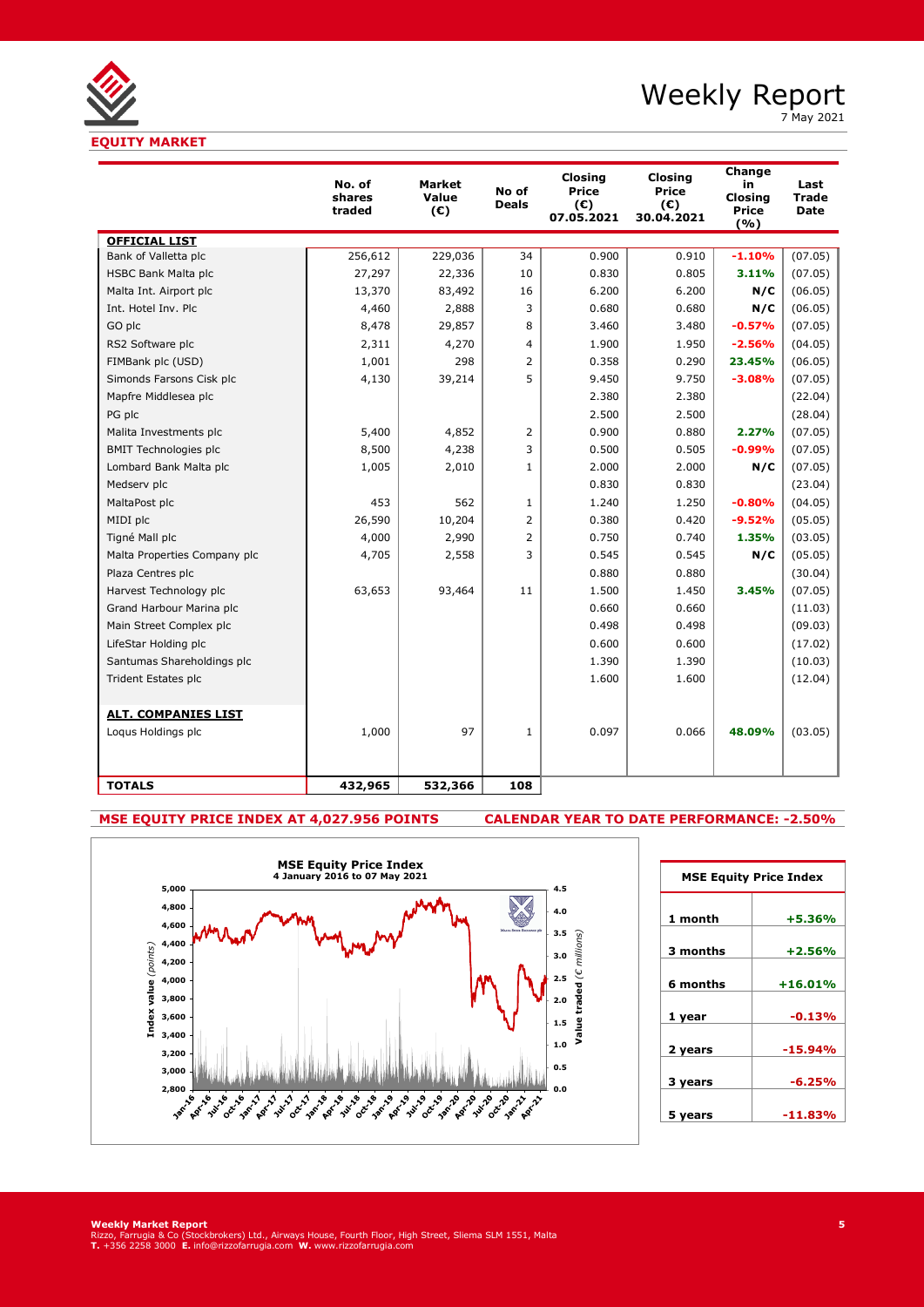

7 May 2021

## **MALTA GOVERNMENT STOCKS**

| <b>Security</b>    | <b>Last Trade Price</b> |                          | <b>Last Trade Price</b> |                           | Change  | No. of         | Volume    | <b>Market Value</b> |
|--------------------|-------------------------|--------------------------|-------------------------|---------------------------|---------|----------------|-----------|---------------------|
|                    |                         | (€) 07.05.2021           |                         | (€) 30.04.2021            |         | deals          | (Nominal) | $(\mathbb{C})$      |
| <b>SHORT-TERM</b>  |                         |                          |                         |                           |         |                |           |                     |
| 5.00% 2021 (I)     | 101.24                  | (07.05)                  | 101.44                  | (30.04)                   | $-0.20$ | 3              | 573,907   | 581,070             |
| 4.30% 2022 (II)    | 104.76                  | (07.05)                  | 104.86                  | (29.04)                   | $-0.10$ | 4              | 47,400    | 49,589              |
| 5.10% 2022 (I)     | 107.06                  | (30.04)                  | 107.06                  | (30.04)                   |         |                |           |                     |
| 1.50% 2022 (IV)    | 104.96                  | (16.03)                  | 104.96                  | (16.03)                   |         |                |           |                     |
| 5.50% 2023 (I)     | 112.70                  | (06.05)                  | 112.77                  | (30.04)                   | $-0.07$ | $\overline{4}$ | 30,283    | 34,138              |
| 1.40% 2023 (III)   | 106.27                  | (10.06)                  | 106.27                  | (10.06)                   |         |                |           |                     |
| 0.50% 2023 (IV)    | 101.26                  | $\overline{\phantom{a}}$ | 101.26                  | $\overline{\phantom{a}}$  |         |                |           |                     |
| 3.30% 2024 (I)     | 113.08                  | (07.04)                  | 113.08                  | (07.04)                   |         |                |           |                     |
| 1.40% 2024 (III)   | 107.61                  | (05.07)                  | 107.61                  | (05.07)                   |         |                |           |                     |
| 0.30% 2024 (IV)    | 100.98                  | $\overline{\phantom{a}}$ | 100.98                  |                           |         |                |           |                     |
| 0.50% 2025 (II)    | 103.03                  |                          | 103.03                  |                           |         |                |           |                     |
| 0.75% 2025 (III)   | 103.31                  |                          | 103.31                  |                           |         |                |           |                     |
| <b>MEDIUM-TERM</b> |                         |                          |                         |                           |         |                |           |                     |
| 0.40% 2026 (II)    | 103.28                  | $\overline{\phantom{a}}$ | 103.28                  |                           |         |                |           |                     |
| 1.50% 2027 (I)     | 109.25                  | (19.11)                  | 109.25                  | (19.11)                   |         |                |           |                     |
| 0.80% 2027 (III)   | 103.13                  | $\mathcal{L}$            | 103.13                  | $\mathbb{Z}^{\mathbb{Z}}$ |         |                |           |                     |
| 0.40% 2027 (IV)    | 102.82                  | $\overline{\phantom{a}}$ | 102.82                  | $\overline{\phantom{a}}$  |         |                |           |                     |
| 4.80% 2028 (I)     | 134.50                  | (06.05)                  | 135.00                  | (28.04)                   | $-0.50$ | $\mathbf{1}$   | 10,000    | 13,450              |
| 4.50% 2028 (II)    | 133.50                  | (06.05)                  | 133.25                  | (30.04)                   | 0.25    | 6              | 65,900    | 87,906              |
| 5.10% 2029 (I)     | 142.00                  | (05.05)                  | 140.34                  | (29.04)                   | 1.66    | $\overline{2}$ | 22,000    | 31,240              |
| 2.30% 2029 (II)    | 125.00                  | (03.05)                  | 125.00                  | (30.04)                   | N/C     | $\mathbf{1}$   | 24,000    | 30,000              |
| 1.85% 2029 (III)   | 114.65                  | (27.11)                  | 114.65                  | (27.11)                   |         |                |           |                     |
| <b>LONG-TERM</b>   |                         |                          |                         |                           |         |                |           |                     |
| 5.25% 2030 (I)     | 145.00                  | (07.05)                  | 145.00                  | (28.04)                   | N/C     | $\overline{4}$ | 226,700   | 327,854             |
| 5.20% 2031 (I)     | 147.55                  | (07.05)                  | 150.00                  | (28.04)                   | $-2.45$ | $\overline{7}$ | 175,700   | 261,695             |
| 1.00% 2031 (II)    | 105.92                  | (26.02)                  | 105.92                  | (26.02)                   |         |                |           |                     |
| 4.65% 2032 (I)     | 144.17                  | (06.05)                  | 143.99                  | (30.04)                   | 0.18    | $\overline{4}$ | 35,000    | 50,523              |
| 4.45% 2032 (II)    | 142.02                  | (07.05)                  | 142.60                  | (30.04)                   | $-0.58$ | $\mathbf{1}$   | 5,000     | 7,101               |
| 4.30% 2033 (I)     | 142.50                  | (07.05)                  | 142.34                  | (30.04)                   | 0.16    | $\overline{2}$ | 103,000   | 146,775             |
| 4.10% 2034 (I)     | 143.00                  | (07.05)                  | 141.95                  | (30.04)                   | 1.05    | 6              | 150,500   | 214,995             |
| 2.20% 2035 (I)     | 119.00                  | (06.05)                  | 126.00                  | (28.04)                   | $-7.00$ | 13             | 210,000   | 254,670             |
| 1.00% 2035 (II)    | 105.00                  | (07.05)                  | 105.00                  | (09.03)                   | N/C     | 3              | 100,000   | 105,250             |
| 2.50% 2036 (I)     | 125.00                  | (07.05)                  | 125.00                  | (30.04)                   | N/C     | 5              | 510,000   | 638,500             |
| 2.10% 2039 (I)     | 128.00                  | (07.05)                  | 128.00                  | (30.04)                   | N/C     | 6              | 400,000   | 508,780             |
| 3.00% 2040 (I)     | 133.00                  | (07.05)                  | 134.00                  | (30.04)                   | $-1.00$ | 14             | 600,300   | 803,054             |
| $2.40\%$ 2041 (I)  | 125.00                  | (07.05)                  | 122.52                  | (29.04)                   | 2.48    | $\overline{4}$ | 350,000   | 434,500             |
| $1.50\%$ 2045 (I)  | 118.00                  | (22.10)                  | 118.00                  | (22.10)                   |         |                |           |                     |
| 1.40% 2046 (I)     | 103.00                  | $\overline{\phantom{a}}$ | 103.00                  | $\overline{\phantom{a}}$  |         |                |           |                     |
|                    |                         |                          |                         |                           |         | 90             | 3,639,690 | 4,581,089           |

## **RF MGS INDEX AT 1,107.316 POINTS CALENDAR YEAR TO DATE PERFORMANCE: -2.09%**



| <b>RF MGS Index</b> |          |  |  |  |  |
|---------------------|----------|--|--|--|--|
| 1 month             | $-0.97%$ |  |  |  |  |
| 3 months            | -3.79%   |  |  |  |  |
| 6 months            | -1.13%   |  |  |  |  |
| 1 year              | $-0.57%$ |  |  |  |  |
| 2 years             | $-0.67%$ |  |  |  |  |
| 3 years             | $-0.49%$ |  |  |  |  |
| 5 years             | -3.44%   |  |  |  |  |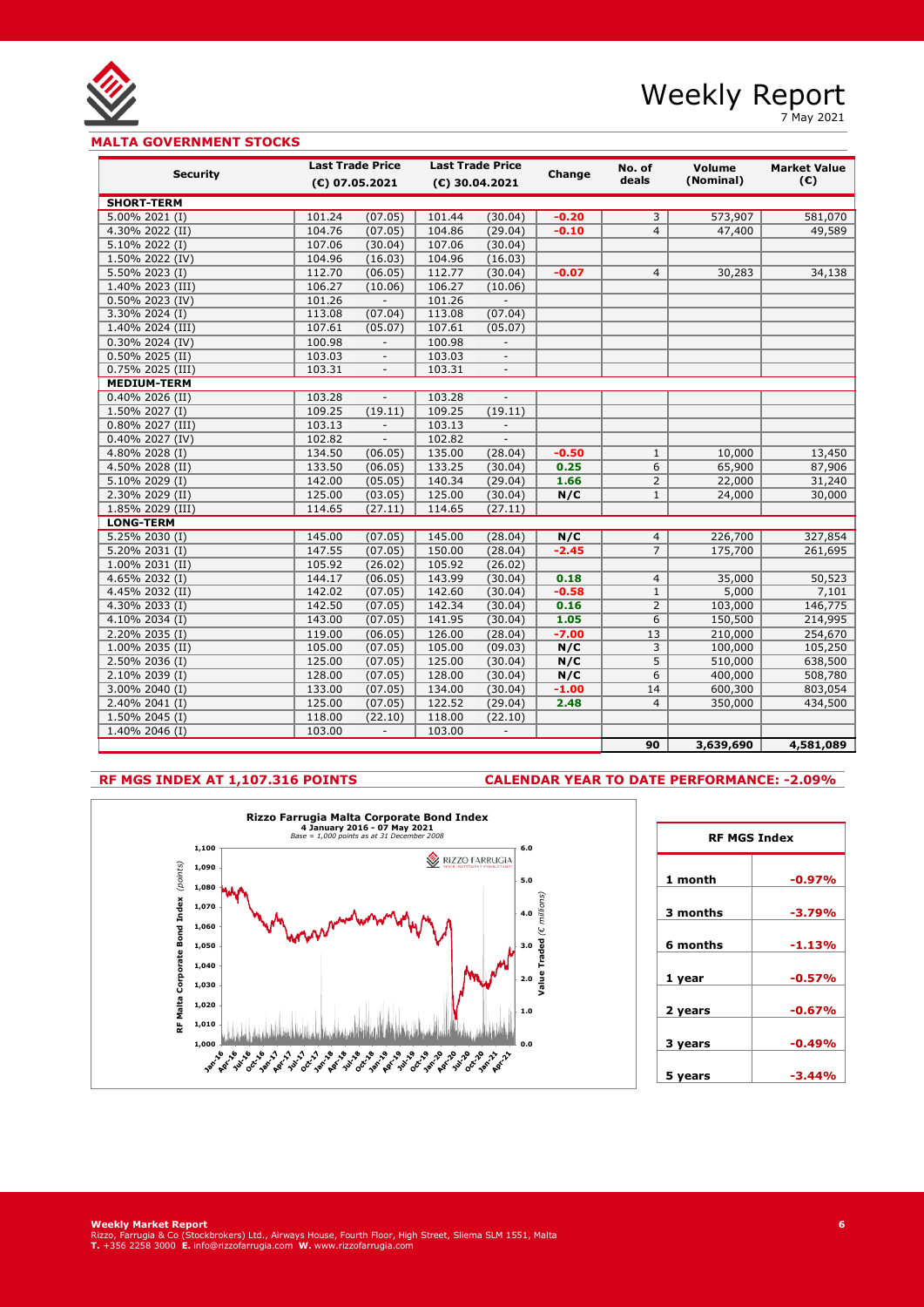

7 May 2021

## **CORPORATE BONDS – OFFICIAL LIST**

| <b>Security</b>                                                                         | <b>Last Trade Price</b><br>$(E)$ 07.05.2021 |                    | <b>Last Trade Price</b><br>(€) 30.04.2021 |                    | Change             | No. of<br>deals                | Volume<br>(Nominal) | <b>Market Value</b><br>(€) |
|-----------------------------------------------------------------------------------------|---------------------------------------------|--------------------|-------------------------------------------|--------------------|--------------------|--------------------------------|---------------------|----------------------------|
| 5.80% IHI plc 2021                                                                      | 100.75                                      | (23.04)            | 100.75                                    | (23.04)            |                    |                                |                     |                            |
| 5.75% CBC plc 2021 S1T1                                                                 | 101.00                                      | (06.05)            | 100.51                                    | (25.02)            | 0.49               | $\overline{4}$                 | 12,500              | 12,625                     |
| 5.00% LifeStar Holding plc 2021                                                         | 98.50                                       | (04.05)            | 98.48                                     | (22.04)            | 0.02               | $\overline{4}$                 | 44,500              | 43,831                     |
| 6.00% Pendergardens Dev plc 2022                                                        | 103.00                                      | (06.05)            | 103.50                                    | (21.04)            | $-0.50$            | $\overline{2}$                 | 19,300              | 19,921                     |
| 6.00% Medserv plc 2020-23                                                               | 100.00                                      | (07.05)            | 100.00                                    | (29.04)            | N/C                | $\mathbf{1}$                   | 600                 | 600                        |
| 6.00% MIH plc 2021                                                                      | 95.05                                       | (28.04)            | 95.05                                     | (28.04)            |                    |                                |                     |                            |
| 5.00% MIH plc 2022<br>3.65% GAP plc 2022                                                | 99.55<br>102.00                             | (07.05)<br>(03.05) | 99.50<br>102.00                           | (28.04)<br>(28.04) | 0.05<br>N/C        | $\mathbf{1}$<br>$\overline{2}$ | 6,000<br>13,200     | 5,973<br>13,464            |
| 4.25% GAP plc 2023                                                                      | 104.00                                      | (04.05)            | 103.75                                    | (26.04)            | 0.25               | $\mathbf{1}$                   | 19,000              | 19,760                     |
| 5.50% MIH plc 2023                                                                      | 100.02                                      | (30.04)            | 100.02                                    | (30.04)            |                    |                                |                     |                            |
| 5.80% IHI plc 2023                                                                      | 102.99                                      | (21.04)            | 102.99                                    | (21.04)            |                    |                                |                     |                            |
| 5.30% United Finance plc 2023                                                           | 104.00                                      | (03.02)            | 104.00                                    | (03.02)            |                    |                                |                     |                            |
| 6.00% IHI plc 2024                                                                      | 104.50                                      | (04.05)            | 102.10                                    | (28.04)            | 2.40               | $\overline{2}$                 | 13,700              | 14,105                     |
| 6.00% AX Investments plc 2024                                                           | 105.00                                      | (06.05)            | 105.00                                    | (20.04)            | N/C                | $\overline{2}$                 | 14,400              | 15,090                     |
| 5.30% Mariner Finance plc 2024<br>5.00% Tumas Investments plc 2024                      | 105.00<br>103.00                            | (06.05)<br>(06.05) | 105.00<br>104.10                          | (29.04)<br>(27.04) | N/C<br>-1.10       | $\mathbf{1}$<br>3              | 1,400<br>10,600     | 1,470<br>11,028            |
| 5.00% Hal Mann Vella Group plc 2024                                                     | 105.00                                      | (06.05)            | 104.00                                    | (29.04)            | 1.00               | $\mathbf{1}$                   | 600                 | 630                        |
| 5.10% 1923 Investments plc 2024                                                         | 102.00                                      | (07.05)            | 101.70                                    | (29.04)            | 0.30               | 9                              | 138,500             | 141,015                    |
| 4.40% Von der Heyden Group Finance plc 2024                                             | 100.51                                      | (04.05)            | 100.52                                    | (29.04)            | $-0.01$            | $\mathbf{1}$                   | 4,000               | 4,020                      |
| 4.25% Best Deal Properties Holding plc 2024                                             | 104.25                                      | (23.04)            | 104.25                                    | (23.04)            |                    |                                |                     |                            |
| 3.70% GAP Group plc 2023-25                                                             | 104.00                                      | (21.04)            | 104.00                                    | (21.04)            |                    |                                |                     |                            |
| 4.50% Izola Bank plc 2025                                                               | 100.01                                      | (05.05)            | 100.10                                    | (20.04)            | $-0.09$            | $\mathbf{1}$                   | 1,200               | 1,200                      |
| 5.75% IHI plc 2025                                                                      | 103.00                                      | (07.05)            | 103.50                                    | (30.04)            | $-0.50$            | 13                             | 231,300             | 238,748                    |
| 5.10% 6PM Holdings plc 2025<br>4.50% Hili Properties plc 2025                           | 101.80<br>102.00                            | (07.05)<br>(07.05) | 101.80<br>101.23                          | (30.04)            | N/C<br>0.77        | 6<br>$\overline{4}$            | 23,000<br>7,800     | 23,362<br>8,028            |
| 5.25% CBC plc 2025 S2T1                                                                 | 102.50                                      | (23.04)            | 102.50                                    | (30.04)<br>(23.04) |                    |                                |                     |                            |
| 5.90% Together Gaming Solutions plc 2024-26                                             | 100.10                                      | (06.05)            | 100.45                                    | (30.04)            | $-0.35$            | $\overline{4}$                 | 23,800              | 23,812                     |
| 4.50% Medserv plc 2026                                                                  | 94.90                                       | (29.04)            | 94.90                                     | (29.04)            |                    |                                |                     |                            |
| 4.35% Hudson Malta plc Unsecured 2026                                                   | 101.00                                      | (29.03)            | 101.00                                    | (29.03)            |                    |                                |                     |                            |
| 4.00% Shoreline Mall plc 2026                                                           | 102.00                                      | (06.05)            | 102.00                                    | (29.04)            | N/C                | 5                              | 40,000              | 40,329                     |
| 5.75% Medserv plc USD 2026                                                              | 94.99                                       | (20.04)            | 94.99                                     | (20.04)            |                    |                                |                     |                            |
| 4.25% Corinthia Finance plc 2026                                                        | 101.51                                      | (03.05)            | 101.50                                    | (29.04)            | 0.01               | $\mathbf{1}$                   | 6,000               | 6,091                      |
| 4.00% MIDI plc 2026<br>4.00% IHI plc Secured 2026                                       | 104.00<br>102.00                            | (06.05)<br>(06.05) | 104.00<br>102.50                          | (29.04)<br>(29.04) | N/C<br>$-0.50$     | 5<br>5                         | 12,100<br>15,800    | 12,584<br>16,163           |
| 4.00% IHI plc Unsecured 2026                                                            | 101.10                                      | (06.05)            | 101.50                                    | (29.04)            | $-0.40$            | $\overline{7}$                 | 19,000              | 19,277                     |
| 4.00% Merkanti Holding plc 2026                                                         | 103.00                                      | (07.05)            | 102.00                                    | (29.04)            | 1.00               | 6                              | 40,000              | 40,922                     |
| 3.90% Plaza Centres plc 2026                                                            | 104.50                                      | (04.03)            | 104.50                                    | (04.03)            |                    |                                |                     |                            |
| 5.00% Dizz Finance plc 2026                                                             | 96.50                                       | (07.05)            | 100.00                                    | (30.04)            | $-3.50$            | 16                             | 70,000              | 68,176                     |
| 4.80% Mediterranean Maritime Hub plc 2026                                               | 101.00                                      | (07.05)            | 101.00                                    | (30.04)            | N/C                | 3                              | 49,000              | 49,490                     |
| 3.75% Premier Capital plc 2026                                                          | 103.25                                      | (06.05)            | 104.00                                    | (30.04)            | -0.75              | $\overline{4}$                 | 20,300              | 21,003                     |
| 3.25% AX Group plc 2026<br>4.35% SD Finance plc 2027                                    | 103.00<br>102.39                            | (27.04)<br>(06.05) | 103.00<br>102.30                          | (27.04)<br>(30.04) | 0.09               | 13                             | 75,000              | 76,675                     |
| 4.00% Eden Finance plc 2027                                                             | 104.00                                      | (06.05)            | 104.50                                    | (28.04)            | $-0.50$            | $\overline{4}$                 | 45,700              | 47,558                     |
| 3.75% Tumas Investments plc 2027                                                        | 101.21                                      | (05.05)            | 103.50                                    | (23.04)            | $-2.29$            | 3                              | 50,000              | 50,788                     |
| 4.40% CBC plc 2027 S1T1                                                                 | 102.00                                      | (24.03)            | 102.00                                    | (24.03)            |                    |                                |                     |                            |
| 4.50% Grand Harbour Marina plc 2027                                                     | 104.00                                      | (30.04)            | 104.00                                    | (30.04)            |                    |                                |                     |                            |
| 3.50% Simonds Farsons Cisk plc 2027                                                     | 107.00                                      | (04.05)            | 105.31                                    | (29.04)            | 1.69               | $\mathbf{1}$                   | 2,200               | 2,354                      |
| 5.00% MeDirect Bank plc EUR 2022-2027                                                   | 100.00                                      | (06.04)            | 100.00                                    | (06.04)            |                    |                                |                     |                            |
| 5.00% MeDirect Bank plc GBP 2022-2027                                                   | 100.00                                      |                    | 100.00                                    |                    |                    |                                |                     |                            |
| 3.75% Mercury Projects Finance plc 2027<br>4.00% Stivala Group Finance plc Secured 2027 | 100.21<br>103.00                            | (05.05)<br>(05.05) | 102.00<br>103.50                          | (30.04)<br>(30.04) | $-1.79$<br>$-0.50$ | 10<br>6                        | 65,000<br>102,300   | 65,705<br>105,030          |
| 3.65% Stivala Group Finance plc Secured 2029                                            | 102.15                                      | (04.05)            | 102.00                                    | (26.04)            | 0.15               | 1                              | <u>2,000</u>        | <u>2,043 </u>              |
| 3.75% Bortex Group Finance plc 2027                                                     | 104.00                                      | (22.04)            | 104.00                                    | (22.04)            |                    |                                |                     |                            |
| 3.75% Virtu Finance plc 2027                                                            | 103.21                                      | (05.05)            | 103.01                                    | (13.04)            | 0.20               | $\overline{4}$                 | 16,700              | 17,236                     |
| 3.85% Hili Finance Company plc 2028                                                     | 100.99                                      | (07.05)            | 99.00                                     | (28.04)            | 1.99               | 15                             | 86,700              | 87,201                     |
| 4.00% Exalco Finance plc 2028 (Secured)                                                 | 102.05                                      | (23.04)            | 102.05                                    | (23.04)            |                    |                                |                     |                            |
| 4.85% Melite Finance plc 2028 (Secured)                                                 | 80.00                                       | (12.11)            | 80.00                                     | (12.11)            |                    |                                |                     |                            |
| 4.15% Phoenicia Fin. Co. plc 2023-28                                                    | 100.00                                      | (07.05)            | 100.00                                    | (29.04)            | N/C                | 3                              | 65,000              | 65,000<br>49,500           |
| 4.50% Endo Finance plc 2029<br>4.00% SP Finance plc 2029                                | 99.00<br>102.49                             | (05.05)<br>(22.04) | 99.00<br>102.49                           | (14.04)<br>(22.04) | N/C                | $\mathbf{1}$                   | 50,000              |                            |
| 3.75% TUM Finance plc 2029                                                              | 104.00                                      | (26.04)            | 104.00                                    | (26.04)            |                    |                                |                     |                            |
| 3.80% Hili Finance Company plc 2029                                                     | 100.00                                      | (07.05)            | 100.00                                    | (29.04)            | N/C                | 18                             | 312,400             | 312,301                    |
| 3.75% AX Group plc 2029                                                                 | 103.00                                      | (07.04)            | 103.00                                    | (07.04)            |                    |                                |                     |                            |
| 4.00% MeDirect Bank plc EUR 2024-29                                                     | 100.00                                      | (05.05)            | 99.50                                     | (30.04)            | 0.50               | $\mathbf{1}$                   | 4,000               | 4,000                      |
| 4.00% MeDirect Bank plc GDP 2024-29                                                     | 100.00                                      | (09.04)            | 100.00                                    | (09.04)            |                    |                                |                     |                            |
| 3.50% BOV plc 2030 S1T1                                                                 | 101.50                                      | (19.04)            | 101.50                                    | (19.04)            |                    |                                |                     |                            |
| 3.50% BOV plc 2030 S2T1                                                                 | 101.00                                      | (04.05)            | 101.00                                    | (16.04)            | N/C                | 4                              | 32,500              | 33,000                     |
| 3.75% BOV plc 2026-31<br>4.00% Cablenet Comm. Systems plc 2030                          | 103.99<br>103.53                            | (06.04)<br>(07.05) | 103.99<br>103.51                          | (06.04)<br>(30.04) | 0.02               | 5                              | 67,000              | 69,453                     |
| 3.25% APS Bank plc 2025/30                                                              | 103.75                                      | (05.05)            | 103.30                                    | (08.03)            | 0.45               | $\overline{2}$                 | 250,000             | 259,375                    |
| 4.25% Mercury Projects Finance plc 2031                                                 | 101.70                                      | (05.05)            | 103.80                                    | (27.04)            | $-2.10$            | 9                              | 59,000              | 60,114                     |
| 4.65% SmartCare Finance plc 2031                                                        | 104.48                                      | (05.05)            | 104.48                                    | (30.04)            | N/C                | $\overline{2}$                 | 16,000              | 16,718                     |
| 4.50% Shoreline Mall plc 2032                                                           | 101.41                                      | (07.05)            | 99.03                                     | (22.04)            | 2.38               | $\overline{4}$                 | 32,200              | 32,233                     |
|                                                                                         |                                             |                    |                                           |                    |                    | 220                            | 2,191,300           | 2,228,999                  |